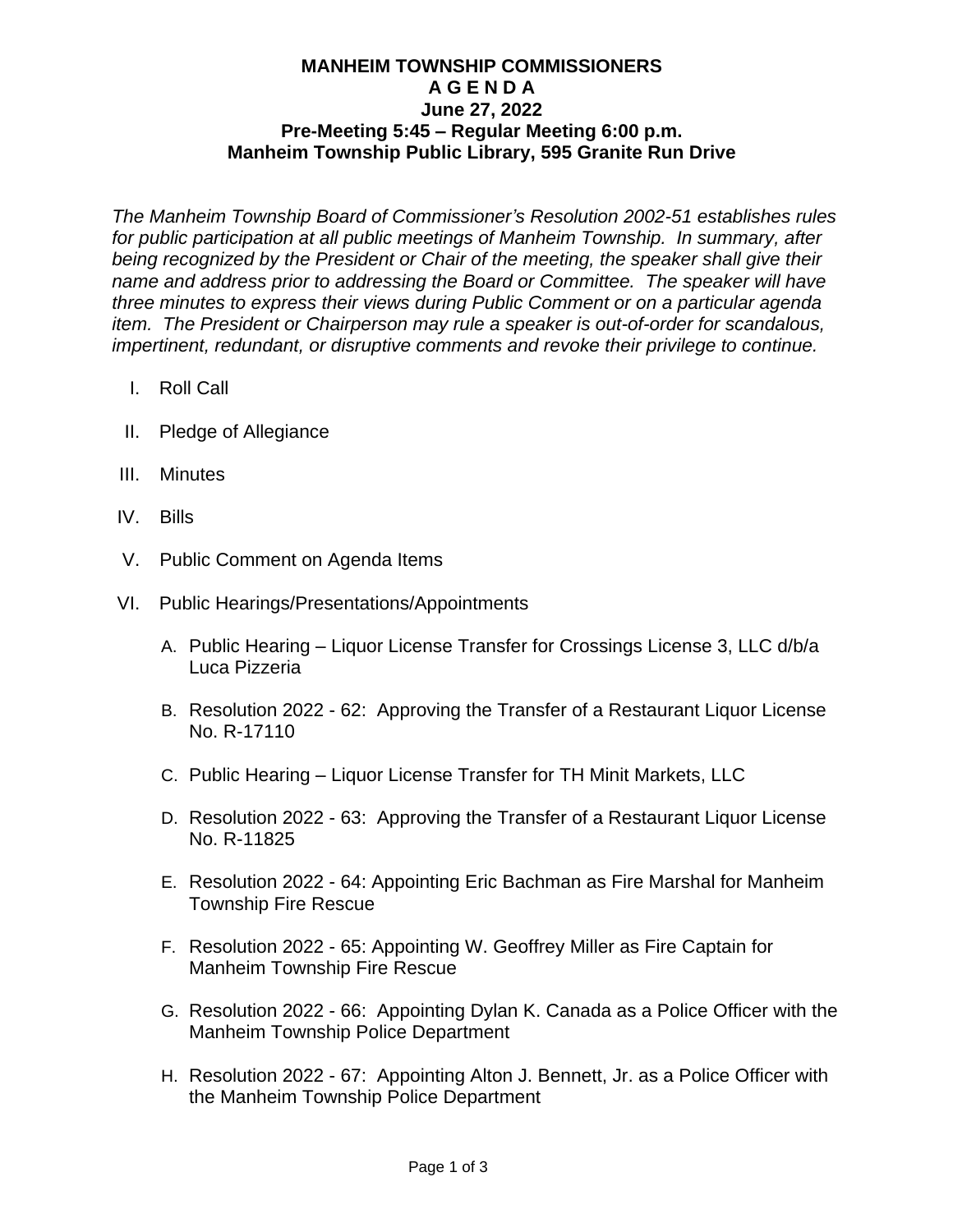## **MANHEIM TOWNSHIP COMMISSIONERS A G E N D A June 27, 2022 Pre-Meeting 5:45 – Regular Meeting 6:00 p.m. Manheim Township Public Library, 595 Granite Run Drive**

- I. Issue Oaths of Office
- VII. Commissioner Liaison Reports/Announcements
- VIII. Old Business
- IX. New Business
	- A. Consent Agenda
		- 1. 1860 Oregon Pike, Imperium Real Estate 1860 Oregon Pike, Preliminary/Final Land Development Plan, Zoned B-2 & D-C Overlay, Extension of Time Request
		- 2. Posh Properties Conditional Use Request Article III, Section 304.3 of the Floodplain Ordinance, 789 Flory Mill Road, Zoned I-2, DR Overlay, Extension of Time Request
		- 3. Chick-Fil-A, Inc. Zoning Ordinance Text Amendment Petition, Amend Article XXIV, Section2409(2)(C)(9), Extension of Time Request
		- 4. Lancaster Country Day School Preliminary/Final Land Development Plan, Zoned R-2, Financial Security Release
		- 5. 1585 Commerce Drive Preliminary/Final Land Development Plan, Zoned I-1 and DR Overlay, Financial Security Reduction #1
	- B. Other Business/Deliberations
		- 1. Discuss the Restructuring of the Human Resources Department
		- 2. Update the COVID-19 Policy
	- C. Resolutions
		- 1. Resolution 2022 68: Transfer of Funds
	- D. Ordinances
	- E. Motions/Decisions
		- 1. Motion: Parkside Phase 2 Final Subdivision Plan, Petersburg Road, Zoned R-1 with TDR's